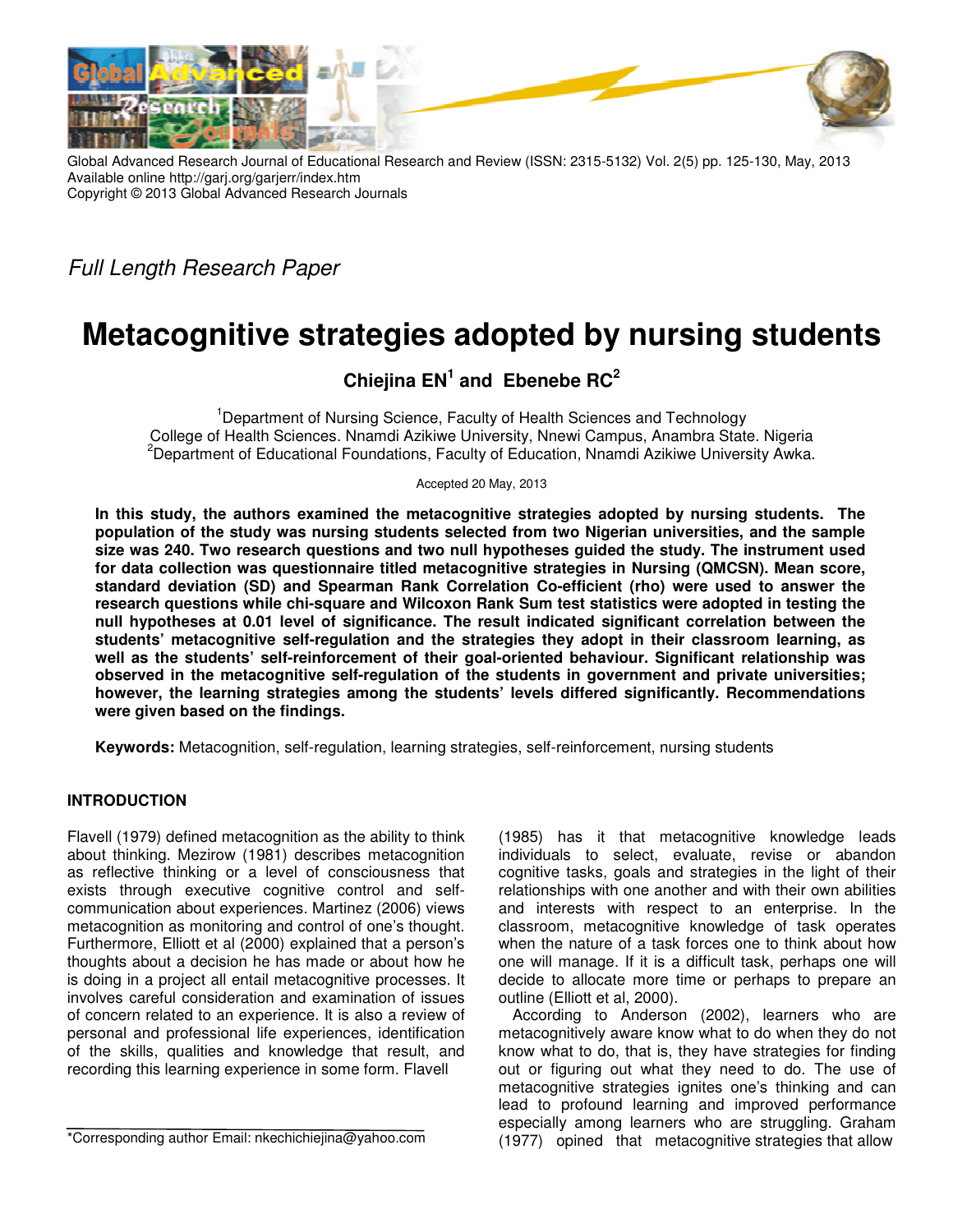students to plan, control and evaluate their learning have the most central role to play in this respect. As Kuhn and Dean (2004) explained, metacognition is what enables a student who has been taught a particular strategy in a particular problem context to retrieve and display that strategy in a similar but new context. Further, Schraw (1998) describes metacognition as a multidimensional set of general, rather than domain-specific skills; these skills are empirically distinct from general intelligence, and may even help to compensate for deficits in general intelligence and/or prior knowledge on a subject during problem solving.

The essential aspects of metacognition are planning, self-regulation, self-evaluation and self-reinforcement of goal-oriented behaviours (Kuiper and Pesut, 2004; Whitebread et al, 2009). Planning involves identification and selection of appropriate strategies and allocation of resources. Planning include goal-setting, activation of background knowledge and budgeting time.

Self-regulation or self-monitoring refers to deliberate attention to the behavour used to attain goal progress, and it motivates improvement in learning (Schunk, 1990).

Self-regulation of judgments leads to self-efficacy (Schunk and Zimmerman, 1997). Reflective selfregulated learning in nursing include the sub-processes of self-observation, self reaction and self-judgment (Kuiper, 1999). When self – judgments are linked directly to goals, self-regulatory processes are reinforced.

Self-evaluation refers to the reflective thinking about experiences and situations to determine if knowledge is adequate, what goals are to be set, and if there is the self-efficacy required to reach them. Self-evaluation also implies appraisal of the products and the regulatory processes of one's goals (Shraw et al, 2006). Self – evaluation is the key component of reflection, which in turn influences critical thinking and the development of clinical reasoning skills (Kuiper, 1999).

 Self-reinforcement of goal-oriented behaviours refers to students giving themselves a reward following successful completion of the activity being monitored (Elliott et al, 2000).

Self-regulated learning (SRL) model has been used as a conceptual framework to support the development of metacognitive knowledge and build reflection capacity among students in transition from school to work environments (Kuiper, 2000a). In study of a sample of new graduate nurses, Kuiper (2000a) observed that critical thinking strategies increased overtime with use of self-regulation learning prompts.

Kuiper and Pesut (2004) noted that effective clinical reasoning in nursing practice depends on development of both cognitive and metacognitive skills. Robert and Erdos (1993) explained that cognitive strategies are used to help an individual achieve a particular goal (eg understanding a text) while metacognitive strategies are used to ensure that the goal has been reached (eg guizzing oneself to evaluate one's understanding of that

text). Metacognitive experiences usually proceed or follow a cognitive activity. They often occur when cognitions fail, such as recognizing that one did not understand what one just read. Activities of metacognitive processes occur as the learner attempts to rectify the situation.

Fonteyn and Cahill (2001) observed that use of reflective clinical logs assist nursing students to become active learners, to manage their own thinking and to improve their metacognition.

Other metacognitive insights include awareness of the need for knowledge such as using references and resources, judgments of self-improvement, judgments of resources, self-reactions and self-correction strategies (Kuiper, 2000).

Educators, researchers and practitioners have used metacognitive concepts in a variety of ways to understand and explain the dynamics of problem-solving and clinical reasoning in nursing practice, for example, it is desired characteristics of professional practice among nursing regulatory bodies, a desirable outcome associated with curriculum development, effective planning and evaluation of programmes (Patterson et al, 2002).

Nursing service settings expect nurses to be proficient in the reflective thinking required to support clinical decisions and judgments about client care. In addition, reflective thinking is one of the key ingredients in a commitment to lifelong learning that characterizes professional growth and development (Brasford, 2002).

Studies have revealed that student-teacher relationship is a confounding variable that influences acquisition and development of reflective thinking. Davies (1995) and Landeen et al (1995) observed that students' fear of judgment and evaluation by teachers significantly influence their acquision of reflective thinking. However, sharing experiences with peers and faculty in a nonjudgment supportive milieu seem to become an essential aspect of reflective process (Davies, 1995). Reflection differs between hospital nurses who use lower levels of reflection (consciousness) compared with community nurses and nurse practitioners who use higher levels of reflection (critical consciousness). Also the nature of clinical experience may affect ability to reflect rather than the years of working experience (Kuiper and Pesut, 2004).

Studies have revealed some barriers to development of reflective thinking. Palmer et al (1994) observed that reflection is undermined if nurses fail to value experience that does not support standards of professional and personal values.

Recent changes in nursing education have led to the desire to provide meaningful learning rather than rote learning, and metacognitive learning strategies have been identified to promote meaningful learning (Irvine, 2008). However, some metacognitive strategies appear to be under-exploited in Nursing education and practice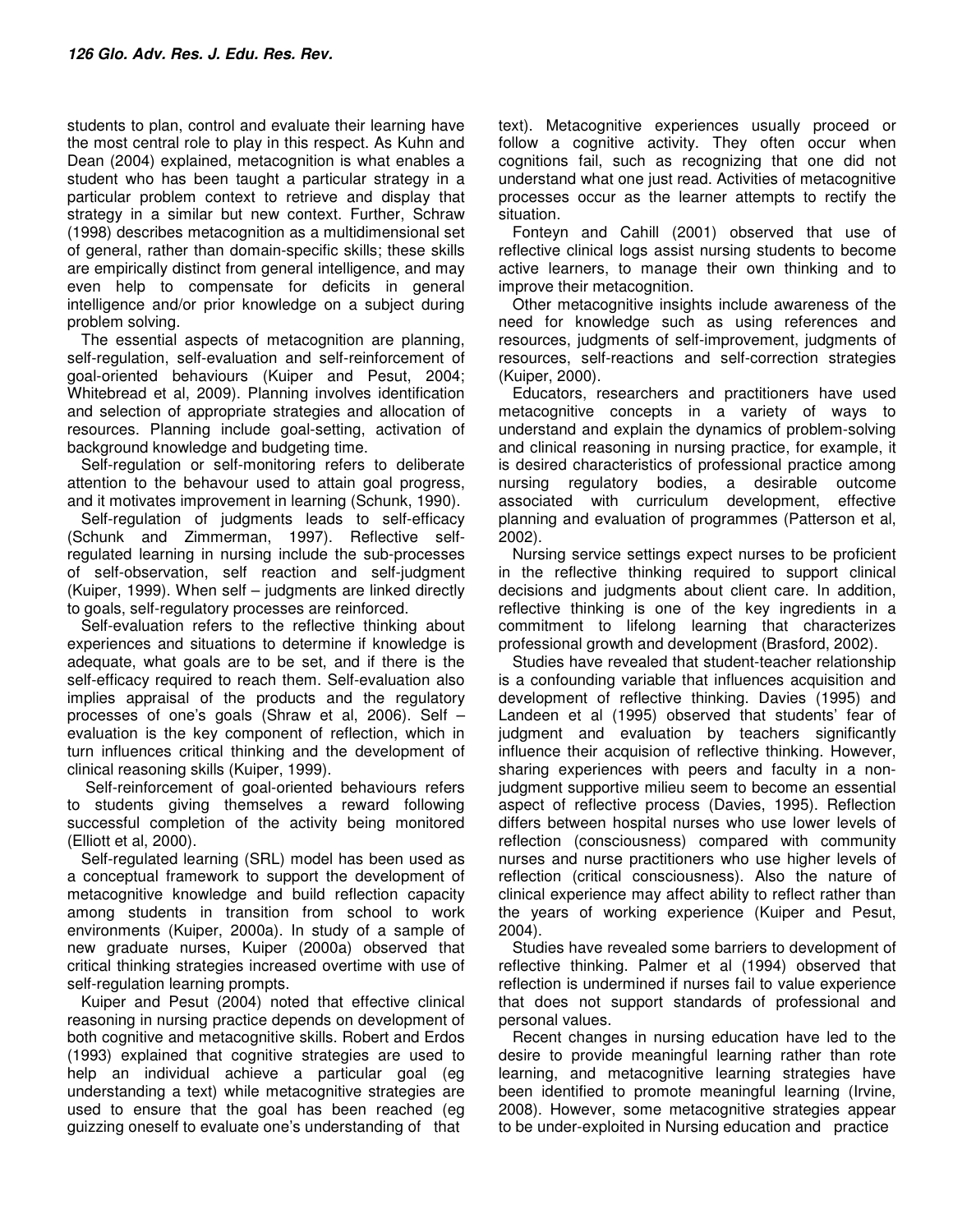(Irvine, 2008). A nursing student who had been practicing under supervision, may, on graduation, find herself working alone in a remote community setting where she will require the metacognitive skills she acquired as a student so as to ensure competency and attainment of standards in the discharge of her professional duties. The problem this study addresses therefore is the metacognitive strategies adopted by students undergoing nursing education programme in universities.

#### **Research Questions**

• To what extent do nursing students' metacognitive self-regulatory behaviour relate to their learning strategies in the classroom setting?

• To what extent does nursing students' selfreinforcement of goal-oriented behaviour relate to their metacognitive self-regulatory behaviour?

#### **Hypotheses**

Significant relationship does not exist between the metacognitive self-regulatory behaviour of nursing students in government owned universities and their counterparts in private universities.

There is no significant difference between the 300 level, 400 level and 500 level nursing students with regard to the learning strategies they adopt in classroom setting.

## **MATERIALS AND METHODS**

The study was a survey. A sample of 240 undergraduate nursing students was selected by simple random sampling technique from two universities (government owned and private universities) in Nigeria. Inclusion factors of the study population were the students in their third year, forth year and fifth year of the program. The first year and second year students were excluded from the study. Ethical approval and the participants' consent were obtained prior to the study. The instrument used for data collection was questionnaire titled Metacognition strategies in Nursing (QMCSN) which had two parts. Part A of the instrument elicited information on demographic data (eg age, level of the student, units where the student had been posted for clinical practice, etc), while part B elicited information on the metacognitive strategies adopted by the students in both classroom setting and in their clinical practice. The questionnaire items in part B adopted ordinal scales. A four-point scale ranging from 1 – 4 was used to measure the variables which included planning and selection of learning goals, learning strategies used in the classroom, learning strategies used in clinical practice, self-regulation strategies by the

student, strategies adopted for awareness of the need for knowledge, self-evaluation strategies, self-reinforcement of goal-oriented behaviours and the barriers to metacognitive skill acquisition. The four-point scale had strongly disagree/rare rated 1 point, disagree/fair rated 2 points, Agree/ most of the time rated 3 points while strongly agree/ always was rated 4 points. Anonimosity was ensured by excluding the names of the respondents in the data collection.

The instrument was personally administered to the respondents by the researchers so as to facilitate work. Descriptive statistics was used to determine the mean and standard deviation (SD) of the variables. Spearman Rank Order Correlation Co-efficient (rho) was used to answer the research questions while Wilcoxon Rank Sum test and Chi-Square  $(X^2)$  were adopted in testing the null hypotheses at 0.01 level of significance. The statistical analysis was performed using SPSS package.

## **RESULT**

Table 1 shows the descriptive statistics of the measured variables. Out of the 240 respondents, the mean age was 24.1042 with a standard deviation (SD) of 4.98382, mean for metacognitive goal was 2.9556 with SD of 0.67282, mean value for learning strategies adopted by the respondents in the classroom was 2.6736 with SD of 0.50469; for learning strategies in clinical practice, the mean value was 2.9224 with SD of 0.57915, metacognitive self-regulated behaviour had mean value of 3.1706 with SD of 0.44737, mean value for selfevaluation in the clinical setting 3.1031 with SD of 0.62926, self-evaluation in the classroom had mean value of 3.0431 with SD of 0.68149; for selfreinforcement behaviour, the mean was 2.8938 with SD of 0.57097, while barriers to self-reflection had mean value of 2.1417 with SD of 0.62858. The table also indicates minimum and maximum values for each of the variables.

Table 2 shows that the rho correlational value for the relationship between nursing students' metcognitive selfregulated behaviour and the strategies they adopt in classroom learning was 0.354. This correlational value was significant at 0.01 level.

Table 3 shows that the rho correlational value for the relationship between nursing students' self-reinforcement of goal-oriented behaviour and their metacognitive selfregulated behaviour was 0.502, and it was significant at 0.01 level.

Table 4 shows that at 0.01 level of significance, the calculated z-score of 0.836 was more than the critical value of 0.403. The null hypothesis is rejected. Therefore there is significant relationship in the metacognitive selfregulatory behaviour between nursing students in government owned universities and their counterparts in private universities.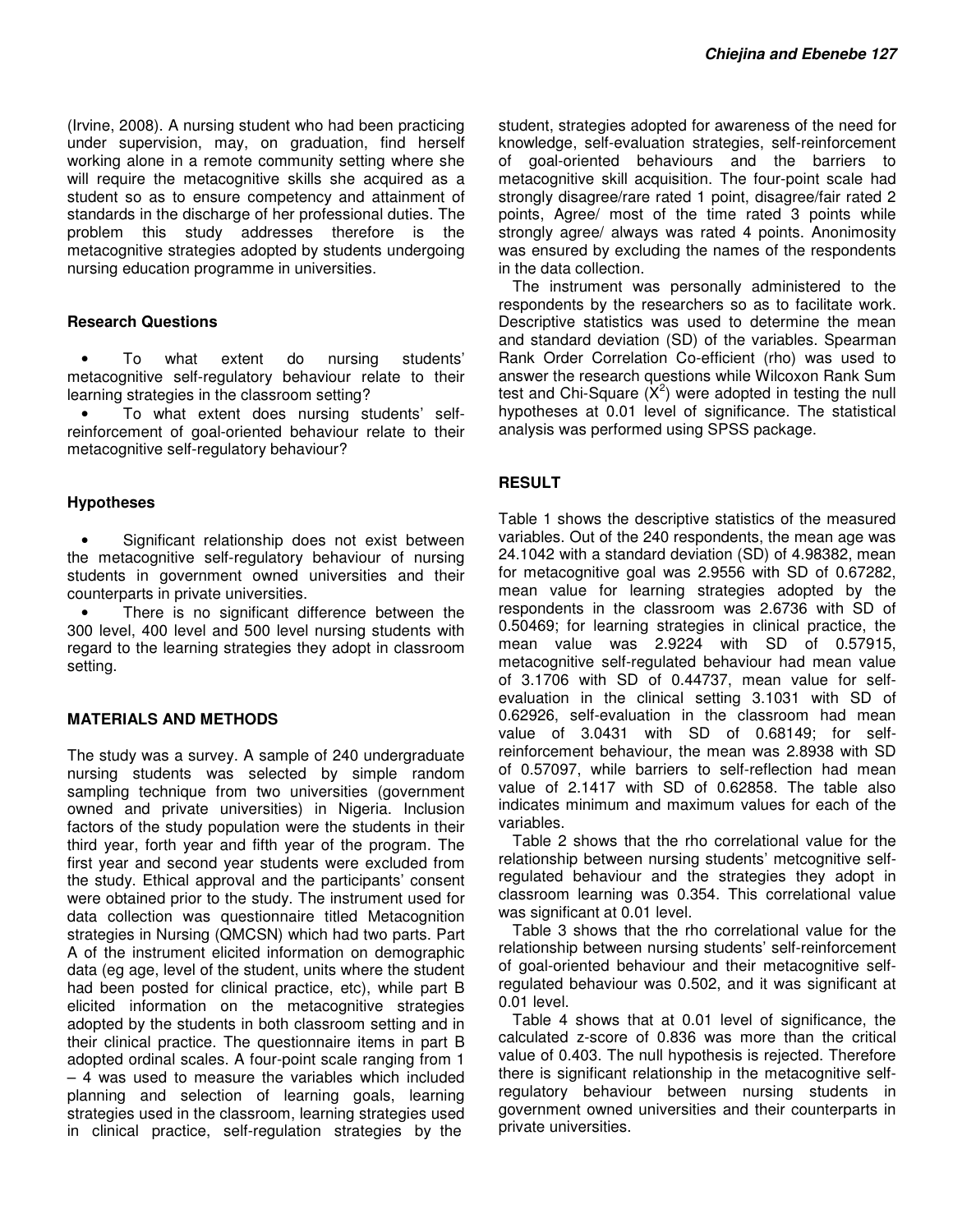**Table 1** Descriptive Statistics of the measured variables

| <b>Variable</b>                          | N   | <b>Minimum</b> | <b>Maximum</b> | Mean    | <b>SD</b> |
|------------------------------------------|-----|----------------|----------------|---------|-----------|
|                                          |     |                |                | (X)     |           |
| Age                                      | 240 | 18.00          | 51.00          | 24.1042 | 4.98382   |
| Metacognitive goal                       | 240 | .00            | 4.00           | 2.9556  | 0.67282   |
| Learning strategies in the classroom     | 240 | .00.           | 4.00           | 2.6736  | 0.50469   |
| Learning strategies in clinical practice | 240 | .13            | 4.00           | 2.9224  | 0.57915   |
| Metacognitive self-regulated behaviour   | 240 | .68            | 4.00           | 3.1706  | 0.44737   |
| Self-evaluation in the clinical setting  | 240 | .00.           | 4.00           | 3.1031  | 0.62926   |
| Self-evaluation in the classroom         | 240 | .00            | 4.00           | 3.0431  | 0.68149   |
| Self-reinforcement behaviour             | 240 | .00.           | 4.00           | 2.8938  | 0.57097   |
| Barriers to self-reflection              | 240 | .00            | 4.00           | 2.1417  | 0.62858   |
| Valid N(Listwise)                        | 240 |                |                |         |           |

**Table 2** Relationship between Nursing students' metacognitive self-regulated behaviour and the strategies they adopt in classroom learning

| <b>Variables</b>                       |     |        | <b>SD</b> | rho value | Level of significance |
|----------------------------------------|-----|--------|-----------|-----------|-----------------------|
| Self-regulated Behaviour               | 240 | 706    | 0.44737   | $+ +$     |                       |
| strategies in<br>Learnıng<br>classroom | 240 | 2.6736 | 0.50469   | 0.354     | 0.01                  |

\*\* Correlation is significant at 0.01 level (1-tailed)

**Table 3** Relationship between nursing students' self-reinforcement of goal-oriented behaviour and their metacognitive self-regulated behaviour.

| Variable                     | N   | $\mathbf{v}$<br>↗ | <b>SD</b> | rho Value | Level<br>Οt<br>significance |
|------------------------------|-----|-------------------|-----------|-----------|-----------------------------|
| Self-reinforcement Behaviour | 240 | 2.8938            | 0.57097   |           |                             |
| Self-regulated Behaviour     | 240 | 1706<br>Ω.<br>J.  | 0.44737   | 0.502     | 0.01                        |

\*\* Correlation is significant at 0.01 level (1-tailed).

**Table 4** Wilcoxon Rank Sum test comparison of metacognitive self-regulated behaviour of nursing students in government-owned and private universities.

| Variable                             | <b>Ranking Order</b> | N   | Mean<br>Rank | <b>Sum</b><br>οf<br><b>Ranks</b> | Z-Cal | Z-crit | <b>Probability</b> |
|--------------------------------------|----------------------|-----|--------------|----------------------------------|-------|--------|--------------------|
| University Type-                     | Government           | 168 | 118.05       | 19832.50                         |       |        |                    |
| self-<br>Metacognitive<br>regulation | Private              | 72  | 126.22       | 9078.50                          | 0.836 | 0.403  | P < 0.01           |
| Total                                | 240                  |     |              |                                  |       |        |                    |

**NB:**  $Z - cal = standard score$ 

**Table 5 Chi-**square test comparison of the classroom learning strategies among the nursing students' levels

| <b>Student level</b> | N   | <b>Mean Rank</b> | df | $V^2$ -cal | $X^2$ -crit | Probability |
|----------------------|-----|------------------|----|------------|-------------|-------------|
| 500 level            | 96  | 108.15           |    |            |             |             |
| 400 level            | 70  | 109.31           |    | 16.511     | 0.000       | P < 0.01    |
| 300 level            | 70  | 148.17           |    |            |             |             |
| Total                | 240 |                  |    |            |             |             |

In table 5, the calculated  $X^2$  of 16.511 was more than the critical value of 0.000 at 0.01 level of significance. The null hypothesis is rejected. Therefore there is significant difference between the 300 level, 400 level and 500 level nursing students with regard to their learning strategies in the classroom.

#### **DISCUSSION**

Findings from the study indicate significant correlation (rho = 0.354) between nursing students' metacognitive self-regulated behaviour and the strategies they adopt in their classroom learning (table 2). Evidence suggest that investment in reflection has benefit for learning as it assists in integrating theory with practice (Astor et al, 1998), promotes intellectual growth because it is cyclical rather than linear (Davies, 1995; Landeen et al, 1995), develops skills that make practitioners more confident (Davies, 1995), and fosters responsibility and accountability (Astor et al, 1998).

In line with some studies, in the current study, the researchers observed significant correlation (rho=0.502) between nursing students' reinforcement of goal-oriented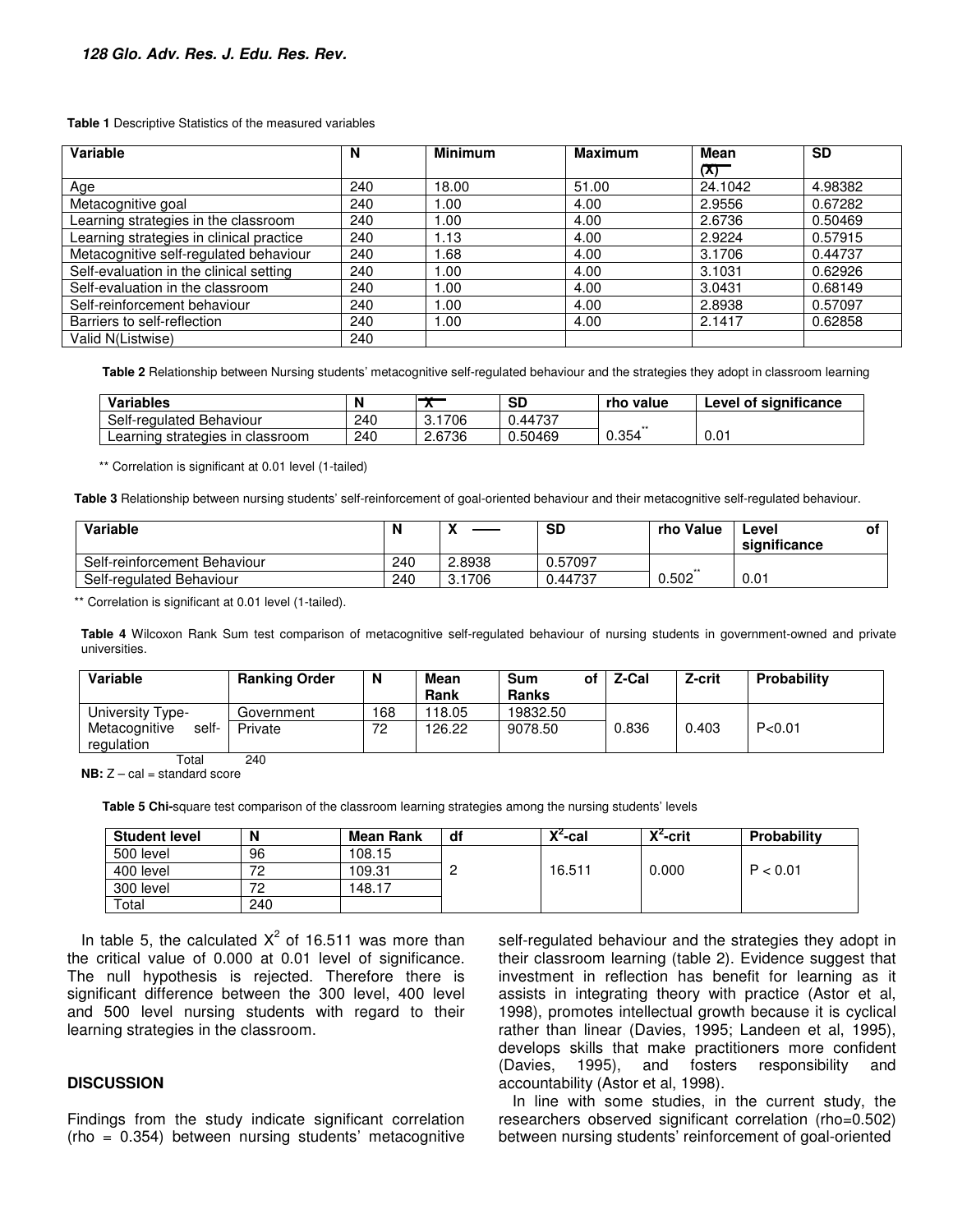behaviour and their metacognitive self-regulated behaviour (table 3). Elliott et al (2000) observed that selfreinforcement can be a very potent strategy for increasing the occurrence of a student's performance. According to Elliott et al. (2000), students can be taught to praise themselves or arrange some pleasant activity as self-reward which then acts to sustain performance. Young (2005) noted that active application-oriented experience delivered by enthusiastic faculty who provide clear goals that emphasize learning over grades increase the use of self-regulated learning strategies.

The significant relationship observed in the metacognitive self-regulatory behaviour between nursing students in government owned universities and their counterparts in private universities (table 4) could be environmental influence. Bandura (1986) claims that a dynamic interaction between the thinking self, environment, and behavioural regulation exists; and that presupposes that reflective taught determines which process is necessary in a given situation. Studies have shown that under-developed self-regulation in educational settings constrains students' ability to determine occupational goals for themselves and their later achievement in vocational settings (Borkowski and Thorpe, 1994; Cheung and Kwok, 1998). In addition, studies have shown that self-awareness may lead to perception that environmental manipulation is needed in one situation and knowledge improvement in another (Bandura and Wood, 1989; Schunk, 1990). Environmental self-regulation includes structuring context and social interactions, and understanding how the context influences cognitive and metacognitive skills and monitoring strategies (Bandura and Wood, 1989; Schunk, 1990).

The significant difference observed between the various levels (300, 400 and 500 levels) of nursing students with regard to their learning strategies in the classroom (table 5) could be associated with maturity and years of experience among the students. Senior level students are expected to demonstrate better learning strategies than the junior ones. Livingston (1996) asserts that simply providing knowledge without experience or the vice versa does not seem sufficient for the development of metacognitive control.

#### **CONCLUSIONS AND RECOMMENDATIONS**

This study has demonstrated significant correlation between nursing student's metacognitive self-regulated behaviour and the strategies they adopt in their classroom learning, as well as significant correlation between the students' self-reinforcement of their goaloriented behaviour and their metacognitive selfregulation. The study also revealed significant relationship in the metacognitive self-regulation of the nursing students in government and private universities,

as well as significant difference between the various levels of nursing students with regard to their learning strategies in the classroom.

Teachers should assist students by making them aware of multiple strategies available to them, show the students how to recognize when one strategy is not working and how to move on to another.

#### **REFERENCES**

- Anderson NJ (2002). The Role of Metacognition in Second Language Teaching and Learning. Eric Digest: EDO--FL-01-10.
- Astor R, Jefferson H, Humphry K (1998). Incorporating the service accomplishments into pre-registration curriculum to enhance reflective practice. Nurse Education Today, 18: 567-575.
- Bandura A (1986). Social Foundation of Thoughts and Actions: A Social Cognitive Theory. Prentice- Hall Publishers, Englewood Cliffs, NJ.
- Bandura A, Wood R (1989). Effect of Perceived controllability and performance standards on self-regulation of complex decisionmaking. J. Personality and Soc. Psycho., 56: 805-814.
- Borkowski JG, Thorpe PK (1994). Self-regulation and motivation: a lifespan perspective on underachievement. In Self-Regulation of Learning And Performance: Issues And Educational Applications (Schunk D.H. and Zimmerman B.J. eds), Lawrence Erlbaum Associates, Publishers, Hillsdale, NJ.
- Brasford L (2002). Evidence based practice: a mordern U.K. Phenomenon. Reflections on Nursing Leadership 28: 30-31.
- Cheung C, kwok S (1998). Activities and Academic achievement among college students. J. Genetic Psychol., 159: 147-162.
- Davies E (1995). Reflective practice: a focus for caring. J. Nursing Education, 34: 167-174.
- Elliott SN, Kratochwill TR, Cook JL, Travers JF (2000). Educational Psychology (3<sup>rd</sup> ed.). New York: Mc Graw Hill.
- Fonteyn ME, Cahill M (2001). The use of clinical logs to improve nursing students' metacognition: a pilot study. J. Advanced Nursing (JAN), 28: 149-154.
- Flavell J (1979). Metacognition and Cognitive Monitoring: new area of cognitive-developmental inquiry. Americal Psychologist, 34: 906-911.
- Flavell J (1985). Cognitive Development. Englewood Cliffs, NJ: Prentice- Hall.
- Graham S (1997). Effective Language Learning. Clevedon, England: Multi-Lingual Matters.
- Haddock J (1997). Nurses' perceptions of reflective practice. Nursing Standards, 11: 39-41.
- Irvine LMC (1995). Can concept mapping be used to promote meaningful learning in nurse educational? J. Advanced Nursing (JAN), 21: 1175-1179.
- Kuhn D, Dean D (2004). A bridge between cognitive psychology and Educational practice. Theory into practice, 43(4): 268-273.
- Kuiper RA (1999). The Effect of prompted Self-Regulated Learning Strategies in a Clinical Nursing Preceptorship. Doctororal Dissertation, University of South Cardina.
- Kuiper RA (2000a). Enhancing metacognition through the reflective use of self-regulated learning strategies. The Journal of continuing Education in Nursing, 33: 78-87.
- Kuiper RA, Pesut DJ (2004). Promoting cognitive and metaconitive reflective reasoning skills in nursing practice: self-regulated Learning theory. J. Advanced Nursing (JAN), 45(4): 381-391.
- Landeen J, Byrne C, Brown B (1995). Exploring the lived experiences of Psychiatric nursing students through self-reflective journals. J. Advanced Nursing (JAN), 21: 878-885.
- Livingstone JA (1996). Effects of Metacognitive Instruction on Strategy use of college students. Unpublished manuscript, State University of New York at Buffalo.
- Martinez ME (2006). What is Metacognition? Phi Delta Kappan, 696- 699.
- Mezirow J (1981). A critical theory of adult Learning and education. Adult Education, 32: 3-24.